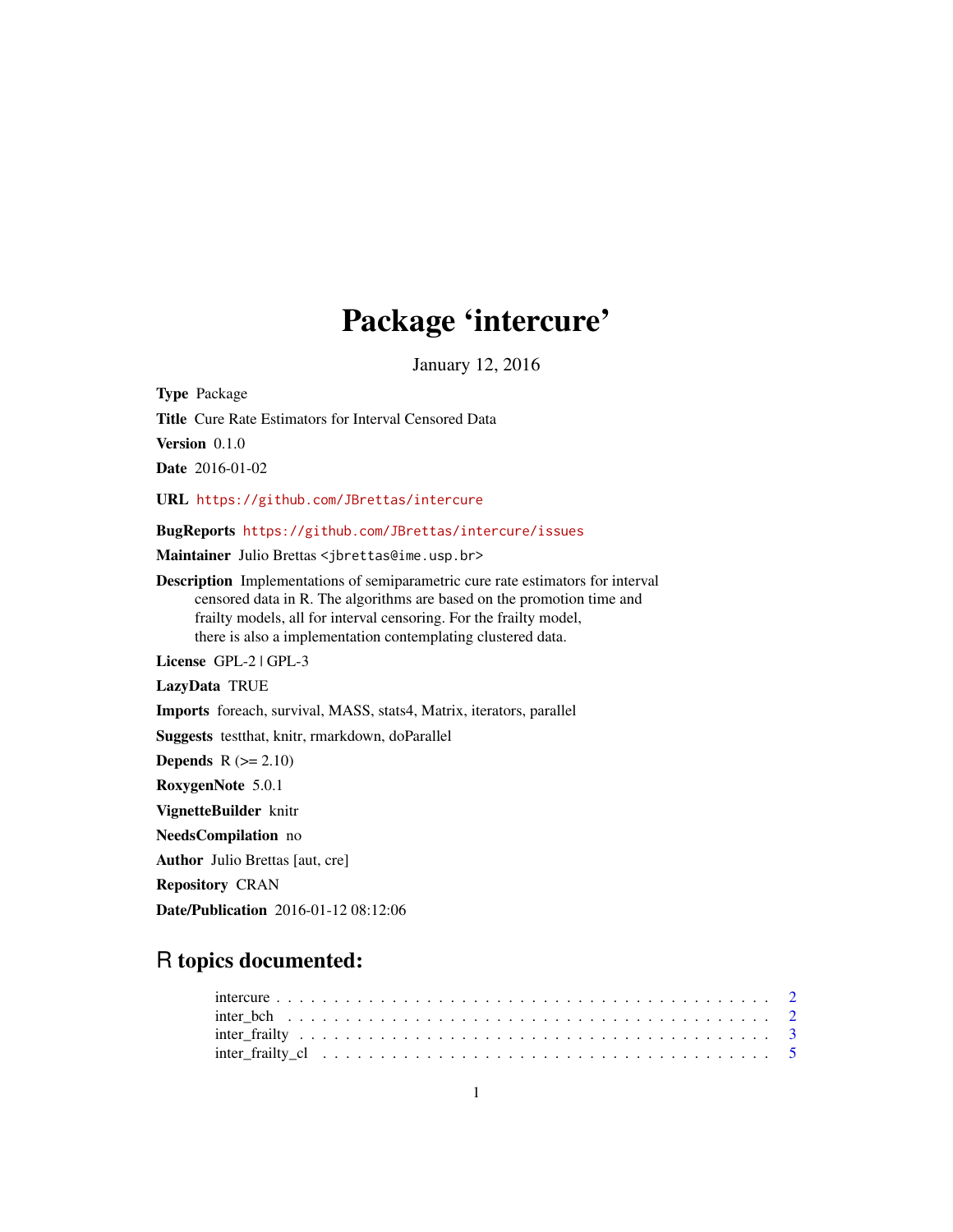#### <span id="page-1-0"></span>2 inter\_bch and  $\frac{1}{2}$  inter\_bch and  $\frac{1}{2}$  inter\_bch and  $\frac{1}{2}$  inter\_bch and  $\frac{1}{2}$  inter\_bch and  $\frac{1}{2}$  inter\_bch and  $\frac{1}{2}$  inter\_bch and  $\frac{1}{2}$  inter\_bch and  $\frac{1}{2}$  inter\_bch and  $\frac{1}{2}$  inte

| Index |  |  |  |  |  |  |  |  |  |  |  |  |  |  |  |  |  |  |  | $\bullet$ |
|-------|--|--|--|--|--|--|--|--|--|--|--|--|--|--|--|--|--|--|--|-----------|
|       |  |  |  |  |  |  |  |  |  |  |  |  |  |  |  |  |  |  |  |           |
|       |  |  |  |  |  |  |  |  |  |  |  |  |  |  |  |  |  |  |  |           |
|       |  |  |  |  |  |  |  |  |  |  |  |  |  |  |  |  |  |  |  |           |

intercure *intercure: Cure rate regression models for interval censored data.*

#### **Description**

The intercure package provides two main functions: inter\_bch and inter\_frailty. These are essentialy algorithms for estimating the cure fraction with promotion time and frailty model, respectively. The inter\_frailty\_cl function provides support for analysing clustered datasets using the frailty model. For generating datasets based on these two models, the package provides the sim\_bch, sim\_frailty and sim\_frailty\_cl functions, the last providing clustered datasets.

#### intercure functions

inter\_bch, inter\_frailty, inter\_frailty\_cl, sim\_bch, sim\_frailty, sim\_frailty\_cl

inter\_bch *Fits promotion time cure rate model for interval censored data*

#### **Description**

inter\_bch returns a list with the estimated parameters par and their asymptotic covariance matrix mcov. The list also contains a dummy variable stop\_c assuming 0 if algorithm converged and 1 if a stop criteria ended the process.

#### Usage

```
inter_bch(dataset, left, right, cov, sigma = 10, crit_theta = 0.001,
 crit_p = 0.005, max_n = 100, output_files = FALSE)
```
#### Arguments

| dataset      | Dataset used to fit the model.                                                                                       |
|--------------|----------------------------------------------------------------------------------------------------------------------|
| left         | Vector containing the last check times before event.                                                                 |
| right        | Vector containing the first check times after event.                                                                 |
| COV          | String vector containing the column names to be used on the cure rate predictor.                                     |
| sigma        | Parameter for the primal-dual interior-point algorithm used on the maximization<br>process. Default value set to 10. |
| crit_theta   | The effects minimum error for convergence purposes.                                                                  |
| $crit_p$     | Minimum error of the non-parametric cumulative distribution function.                                                |
| $max_n$      | Maximum number of iterations of the ECM algorithm.                                                                   |
| output_files | Boolean indicating if text outputs for the estimates and variances should be gen-<br>erated.                         |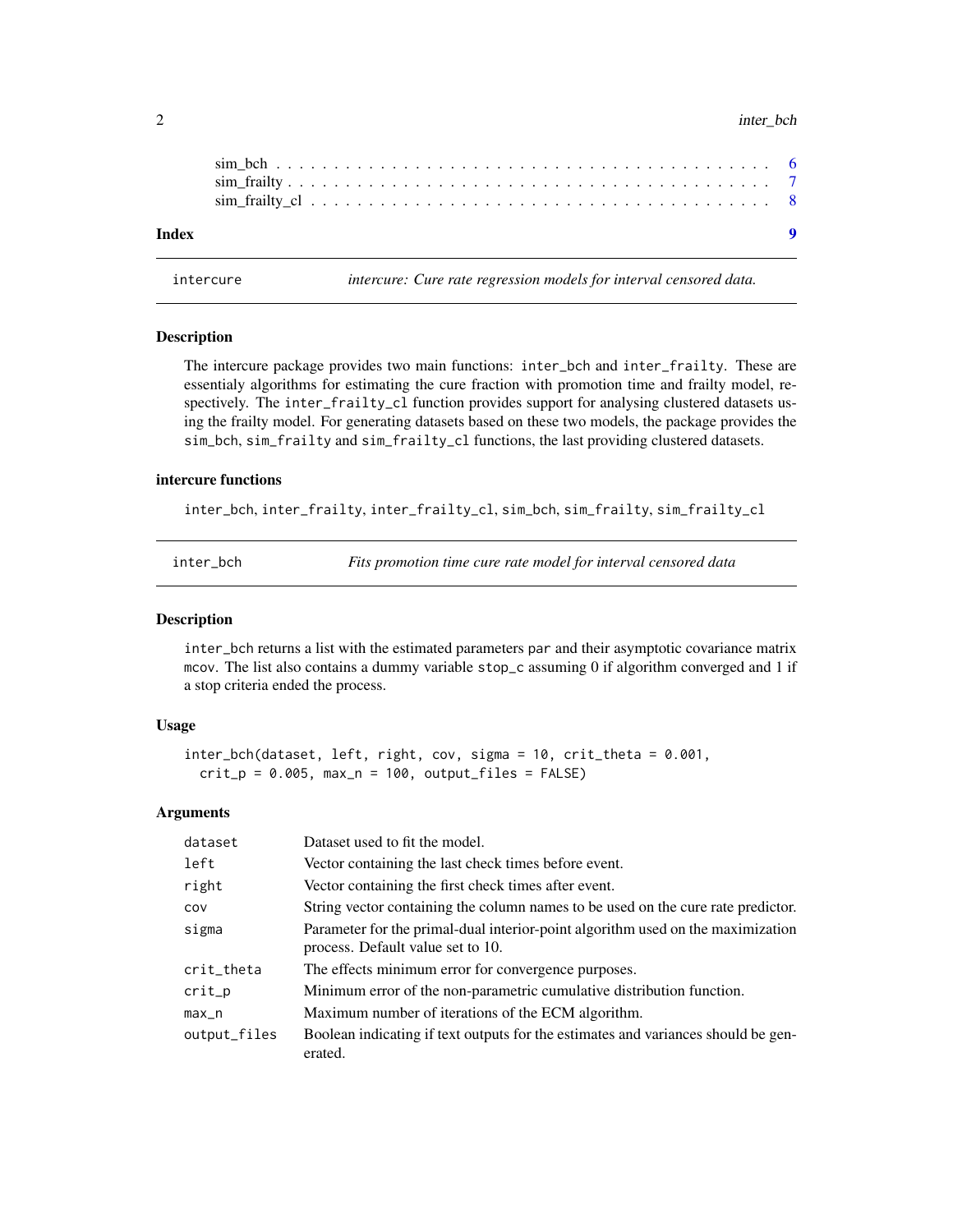#### <span id="page-2-0"></span>inter\_frailty 3

#### Value

The inter\_bch function returns an list containing the following outputs:

| par    | estimates of theta parameters.                                                                                                       |
|--------|--------------------------------------------------------------------------------------------------------------------------------------|
| mcov   | estimates for the asymptotic covariance matrix of theta parameters.                                                                  |
| stop_c | stop criteria indicator assuming 1 when process is stopped for a non-convergence<br>criteria. Assumes 0 when convergence is reached. |

#### Examples

```
set.seed(3)
sample_set <- sim_bch(80)
## few iterations just to check how to use the function
inter_bch(sample_set, sample_set$L,
sample_set$R, c("xi1","xi2"), max_n = 5)
## precise estimate (computationally intensive)
## Not run:
inter_bch(sample_set, sample_set$L, sample_set$R, c("xi1","xi2"))
## End(Not run)
```
inter\_frailty *Fits cure rate frailty model for interval censored data*

#### Description

inter\_frailty returns a list with the estimated parameters par and their asymptotic covariance matrix mcov. The list also contains a dummy variable stop\_c assuming 0 if algorithm converged and 1 if a stop criteria ended the process.

#### Usage

```
inter_frailty(dataset, left, right, delta, cov_theta, cov_beta, M, b = 0.001,
  tol = 0.001, max_n = 100, par_cl = NULL, burn_in = 30,
 output_files = FALSE)
```
#### Arguments

| dataset | Dataset used to fit the model.                       |
|---------|------------------------------------------------------|
| left    | Vector containing the last check times before event. |
| right   | Vector containing the first check times after event. |
| delta   | Flag vector indicating failure inside interval.      |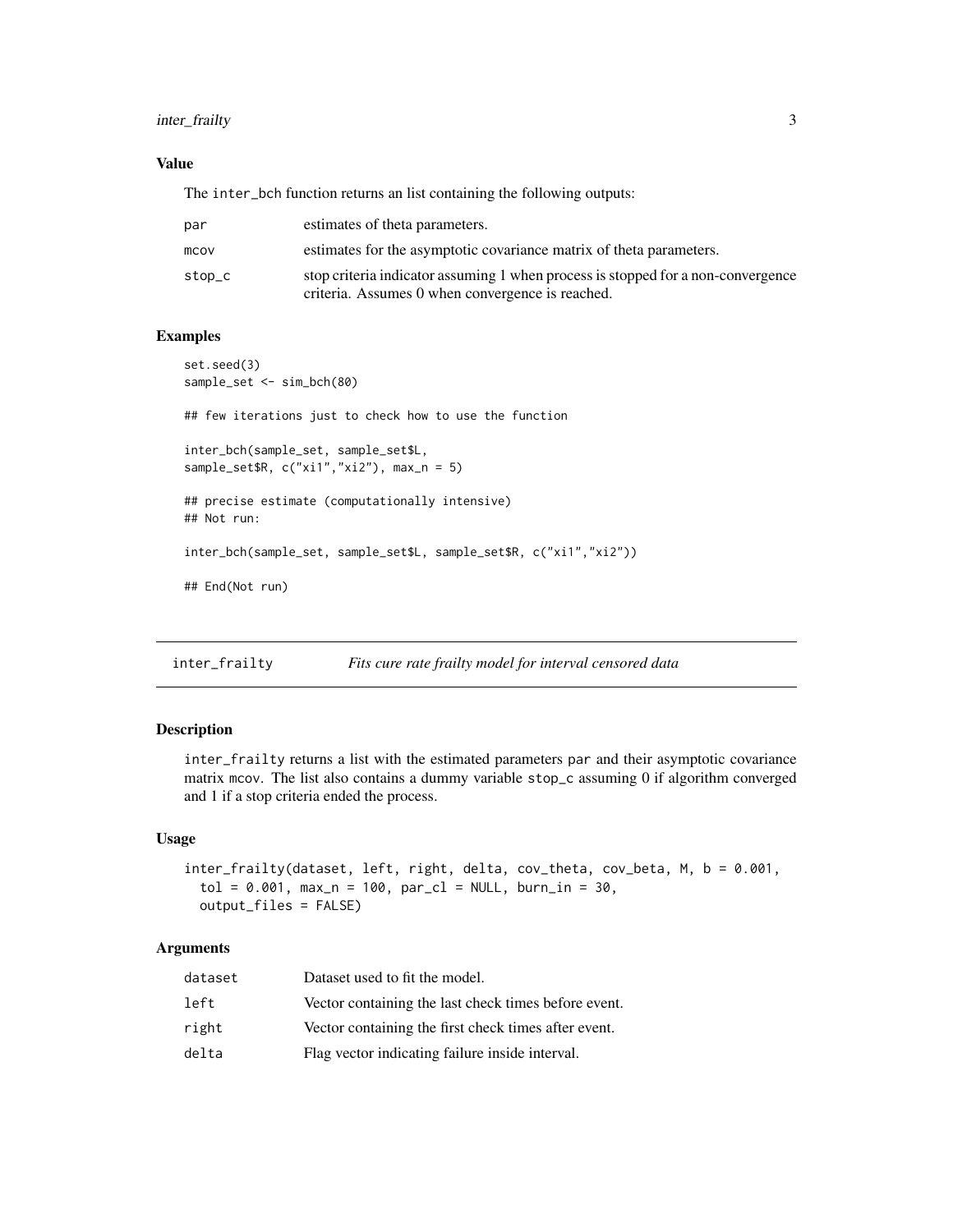| cov_theta    | String vector containing the column names to be used on the cure rate predictor.                                 |
|--------------|------------------------------------------------------------------------------------------------------------------|
| cov beta     | String vector containing the column names to be used on the predictor associated<br>with the hazard function.    |
| M            | Number of replicates generated by each iteration on the ANDA (Asymptotic<br>Normal Data Augmentation) algorithm. |
| b            | Parameter for initial theta and beta variances.                                                                  |
| tol          | Numeric for tolerance of convergence.                                                                            |
| max_n        | Maximum number of algorithm's iterations without the burn in.                                                    |
| par_cl       | Registered SOCK cluster for parallel process. If NULL (default) the program<br>loops are executed sequentially.  |
| burn_in      | Number of burn in iterations.                                                                                    |
| output_files | Boolean indicating if text outputs for the estimates and variances should be gen-<br>erated.                     |

#### Value

The inter\_frailty function returns an list containing the following outputs:

| par    | estimates of theta and beta parameters.                                                                                              |
|--------|--------------------------------------------------------------------------------------------------------------------------------------|
| mcov   | estimates for the covariance matrix of theta and beta parameters.                                                                    |
| stop_c | stop criteria indicator assuming 1 when process is stopped for a non-convergence<br>criteria. Assumes 0 when convergence is reached. |

#### Examples

```
## few iterations just to check how to use the function
set.seed(3)
sample_set <- sim_frailty(80)
inter_frailty(sample_set, sample_set$L, sample_set$R, sample_set$delta,
c("xii", "xi2"), c("xi1", "xi2"), M = 10, max_n = 3, burn_in = 0)## precise estimate (computationally intensive)
## Not run:
inter_frailty(sample_set, sample_set$L, sample_set$R, sample_set$delta,
c("xi1"), c("xi2"), M = 50, max_n = 50, burn_in = 10)## End(Not run)
```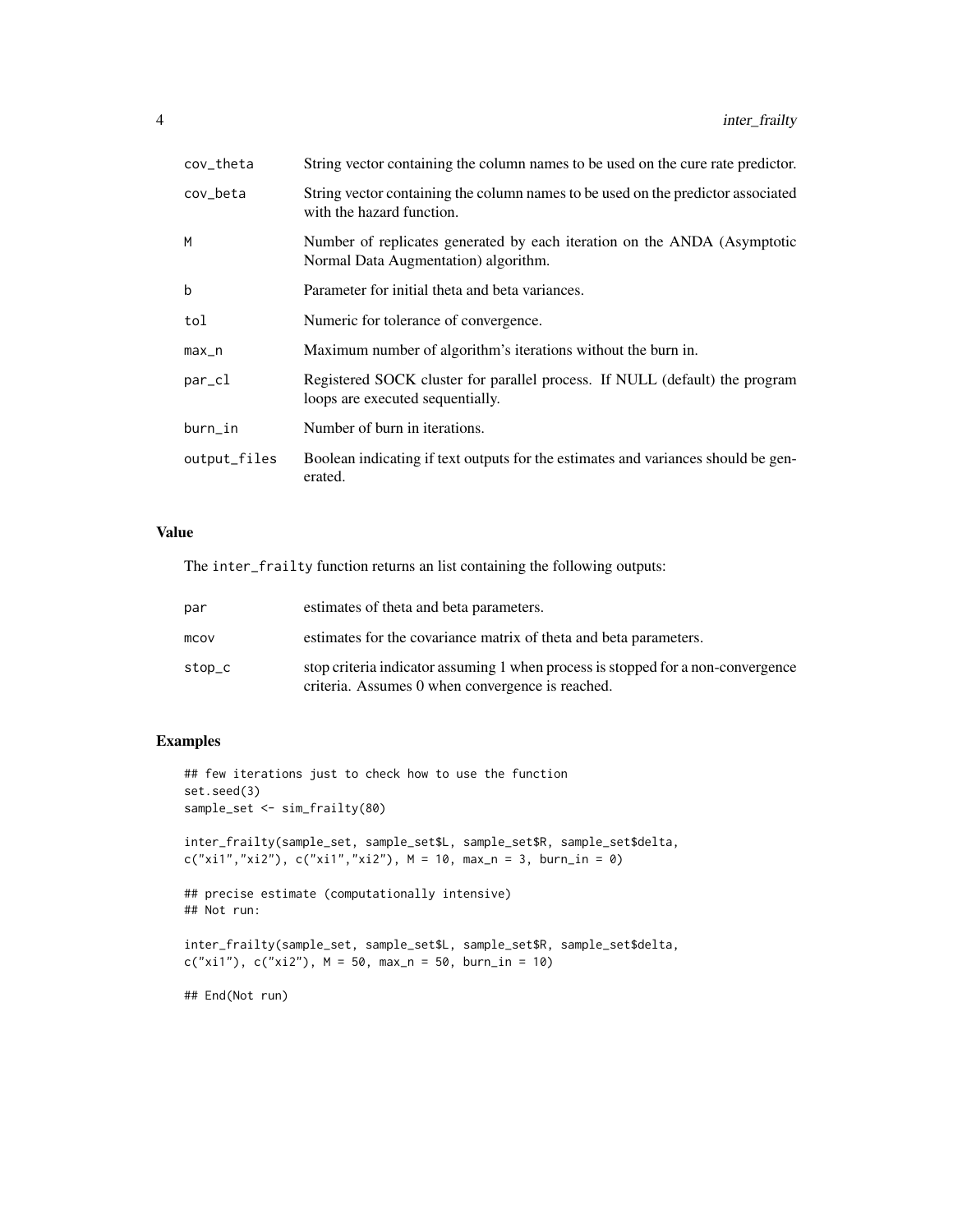<span id="page-4-0"></span>inter\_frailty\_cl *Cure rate frailty model for interval censored clustered data*

#### Description

inter\_frailty\_cl returns a list with the estimated parameters par and their covariance matrix mcov. The list also contains a dummy variable stop\_c assuming 0 if algorithm converged and 1 if a stop criteria ended the process.

#### Usage

```
inter_frailty_cl(dataset, left, right, delta, cov_theta, cov_beta, grp, M,
 b = 0.001, tol = 0.001, max_n = 100, par_cl = NULL, burn_in = 50,
 output_files = FALSE)
```
#### Arguments

| dataset      | Dataset used to fit the model.                                                                                   |
|--------------|------------------------------------------------------------------------------------------------------------------|
| left         | Vector containing the last check times before event.                                                             |
| right        | Vector containing the first check times after event.                                                             |
| delta        | Flag vector indicating failure inside interval.                                                                  |
| cov_theta    | String vector containing the column names to be used on the cure rate predictor.                                 |
| cov_beta     | String vector containing the column names to be used on the predictor associated<br>with the hazard function.    |
| grp          | Vector containing cluster identifier (numeric or string).                                                        |
| M            | Number of replicates generated by each iteration on the ANDA (Asymptotic<br>Normal Data Augmentation) algorithm. |
| b            | Parameter for initial theta and beta variances.                                                                  |
| tol          | Numeric for tolerance of convergence.                                                                            |
| max_n        | Maximum number of algorithm's iterations without the burn in.                                                    |
| par_cl       | Registered SOCK cluster for parallel process. If NULL (default) the program<br>loops are executed sequentially.  |
| burn_in      | Number of burn in iterations.                                                                                    |
| output_files | Boolean indicating if text outputs for the estimates and variances should be gen-<br>erated.                     |

#### Value

The inter\_frailty\_cl function returns an list containing the following outputs:

| par    | estimates of theta and beta parameters.                                                                                              |
|--------|--------------------------------------------------------------------------------------------------------------------------------------|
| mcov   | estimates for the covariance matrix of theta and beta parameters.                                                                    |
| stop_c | stop criteria indicator assuming 1 when process is stopped for a non-convergence<br>criteria. Assumes 0 when convergence is reached. |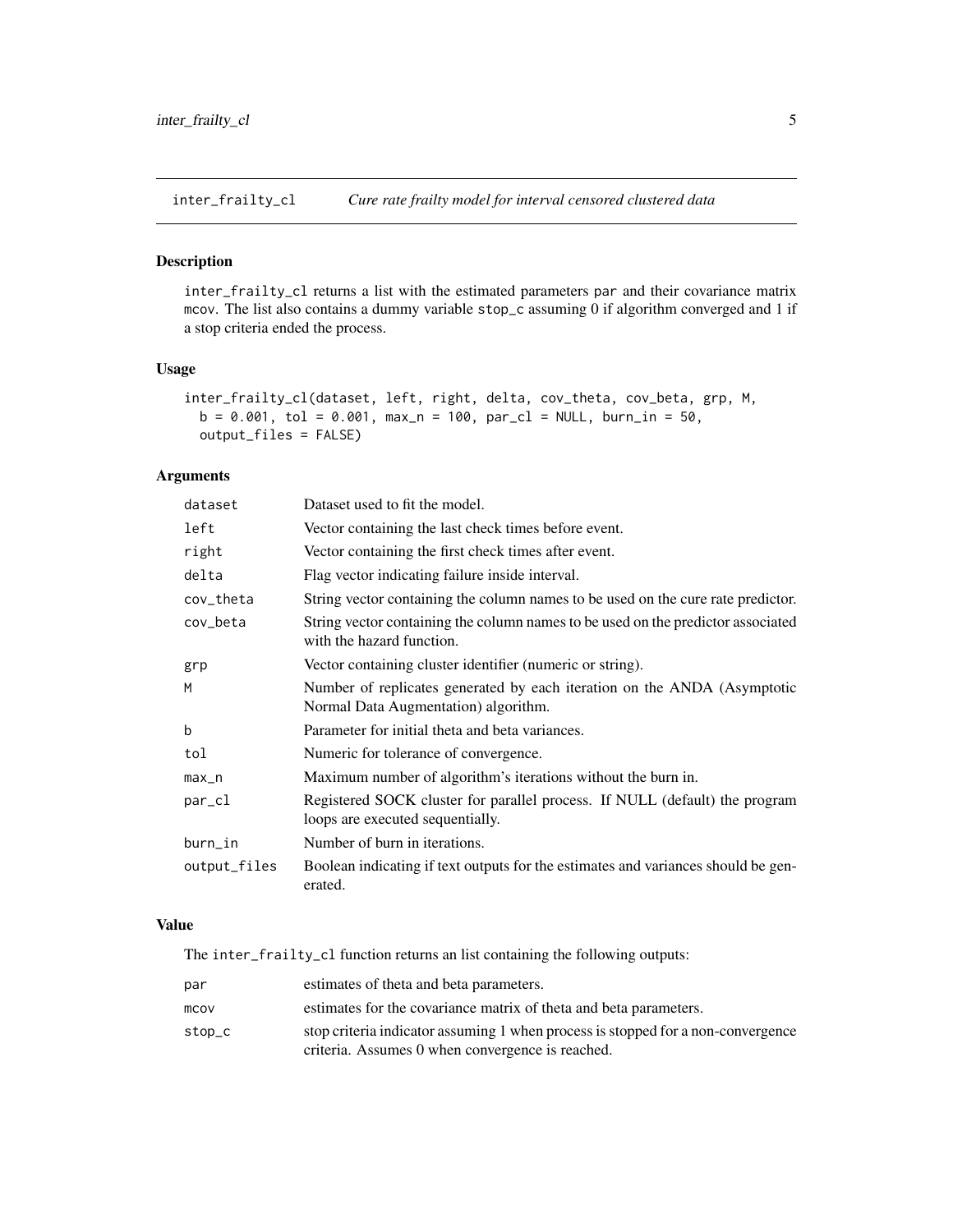#### Examples

```
set.seed(3)
sample_set <- sim_frailty_cl(80, nclus = 3)
## few iterations just to check how to use the function
inter_frailty_cl(sample_set, sample_set$L, sample_set$R, sample_set$delta,
c("xii"), c("xii"), grp = sample_set$clus, M = 20,max_n = 2, burn_in = 0)
## precise estimate (computationally intensive)
## Not run:
inter_frailty_cl(sample_set, sample_set$L, sample_set$R, sample_set$delta,
c("xii", "xi2"), c("xi1", "xi2"), grp = sample_set5clus, M = 20,max_n = 30, burn_in = 10)
## End(Not run)
```

| sim bch | Generates a interval censored dataset using promotion time cure rate |
|---------|----------------------------------------------------------------------|
|         | model                                                                |

#### Description

sim\_frailty\_data returns a dataset generated by the cure rate frailty model.

#### Usage

```
sim\_bch(N, theta = c(1, 0.5, 0), lambda = 1, A = 5, B = 15,prob = 0.5
```
#### Arguments

| N              | Size of the sample to be generated.                                                                        |
|----------------|------------------------------------------------------------------------------------------------------------|
| theta          | Three parameters associated with the cure linear predictor.                                                |
| lambda         | Rate parameter for the exponential distributed latent variables.                                           |
| $\overline{A}$ | A positive number representing a fixed right censoring.                                                    |
| B              | A positive number which multiplies an uniform random variable, defining an-<br>other right censoring case. |
| prob           | Probability that individual presents treatment T1 (baseline is T0).                                        |

#### Value

A generated dataset with columns: Z, the actual event time; L, the leftmost limit of the censored interval; R, the rightmost limit of the censored interval; delta, the failure indicator; xi1, the treatment covariate assuming 1 with probability prob and 0 otherwise; xi2, second variable generated by a standard normal distribution.

<span id="page-5-0"></span>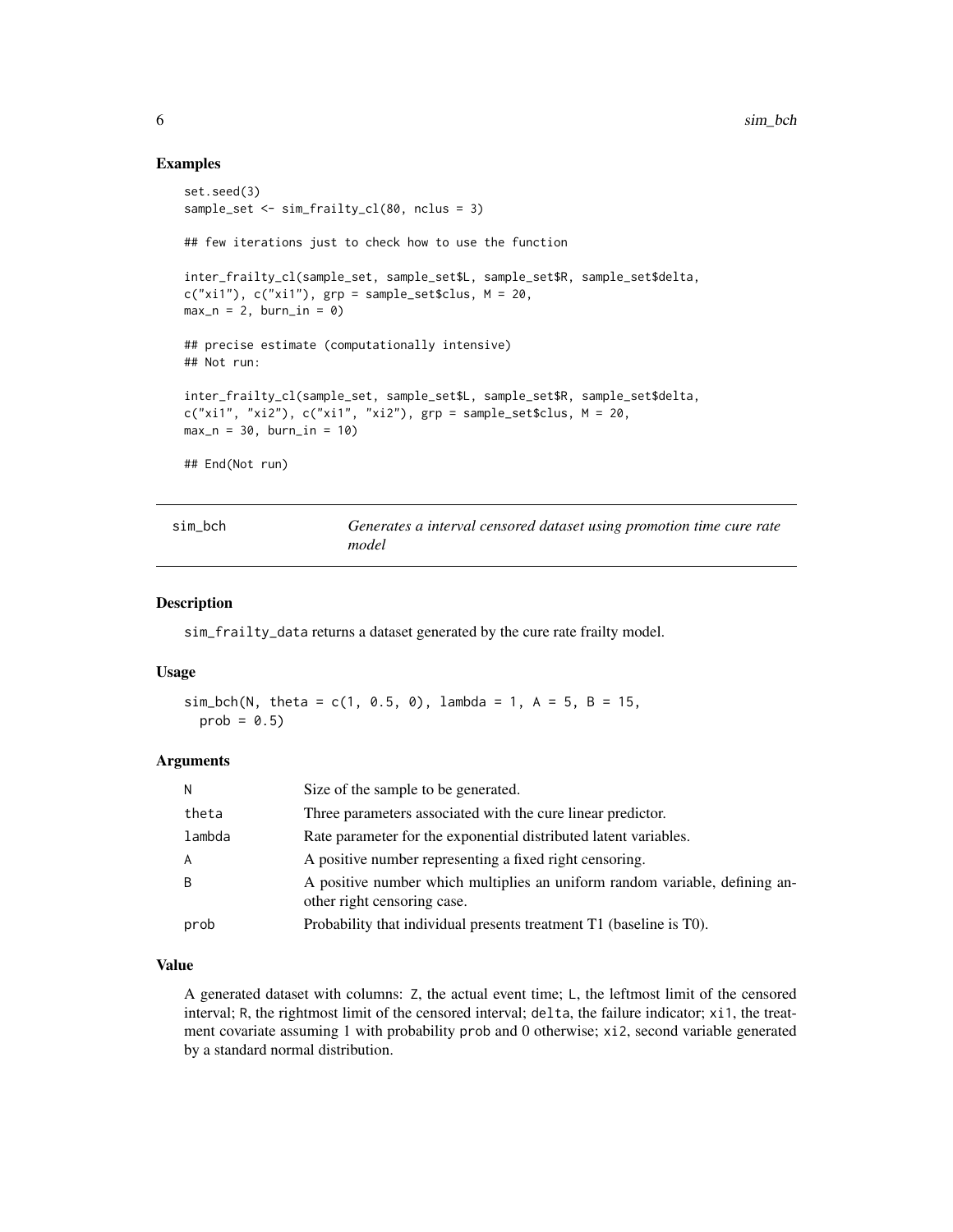### <span id="page-6-0"></span>sim\_frailty 7

#### Examples

sim\_bch(20)

sim\_frailty *Generates a interval censored dataset using frailty cure rate model*

#### Description

sim\_frailty returns a dataset generated by the cure rate frailty model.

#### Usage

sim\_frailty(N, theta = c(-1, 1, 0), beta = c(0, 0.5), A = 5, B = 15,  $prob = 0.5$ 

#### Arguments

| N              | Size of the sample to be generated.                                                                        |
|----------------|------------------------------------------------------------------------------------------------------------|
| theta          | Three parameters associated with the cure linear predictor.                                                |
| beta           | Two parameters associated with the hazard function.                                                        |
| $\overline{A}$ | A positive number representing a fixed right censoring.                                                    |
| B              | A positive number which multiplies an uniform random variable, defining an-<br>other right censoring case. |
| prob           | Probability that individual presents treatment T1 (baseline is T0).                                        |

#### Value

A generated dataset with columns: Z, the actual event time; L, the leftmost limit of the censored interval; R, the rightmost limit of the censored interval; delta, the failure indicator; xi1, the treatment covariate assuming 1 with probability prob and 0 otherwise; xi2, second variable generated by a standard normal distribution.

#### Examples

sim\_frailty(20)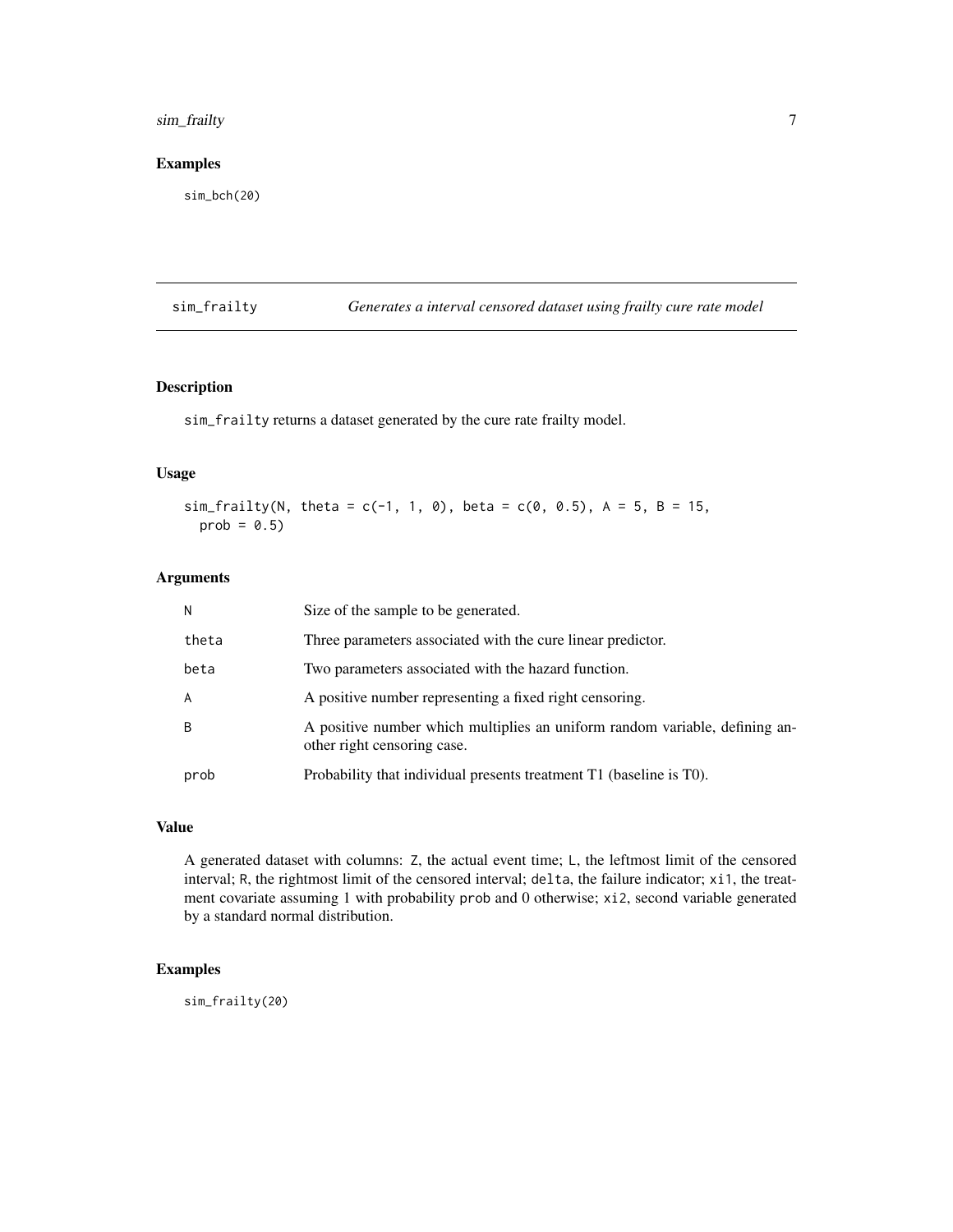<span id="page-7-0"></span>

#### Description

sim\_frailty returns a dataset generated by the cure rate frailty model.

#### Usage

```
sim\_frality\_cl(N, theta = c(-1, 1, 0), beta = c(0, 0.5), A = 5, B = 15,prob = 0.5, nclus = 2, w = exp(-0.5)
```
#### Arguments

| N     | Size of the sample to be generated.                                                                        |
|-------|------------------------------------------------------------------------------------------------------------|
| theta | Three parameters associated with the cure linear predictor.                                                |
| beta  | Two parameters associated with the hazard function.                                                        |
| A     | A positive number representing a fixed right censoring.                                                    |
| B     | A positive number which multiplies an uniform random variable, defining an-<br>other right censoring case. |
| prob  | Probability that individual presents treatment T1 (baseline is T0).                                        |
| nclus | Number of clusters to generate with balanced sizes.                                                        |
| W     | Shape and rate parameters value for the Gamma distribution with mean 1.                                    |

#### Value

A generated dataset with columns: Z, the actual event time; L, the leftmost limit of the censored interval; R, the rightmost limit of the censored interval; delta, the failure indicator; xi1, the treatment covariate assuming 1 with probability prob and 0 otherwise; xi2, second variable generated by a standard normal distribution; clus, representing the cluster id for each observation.

#### Examples

sim\_frailty\_cl(50)